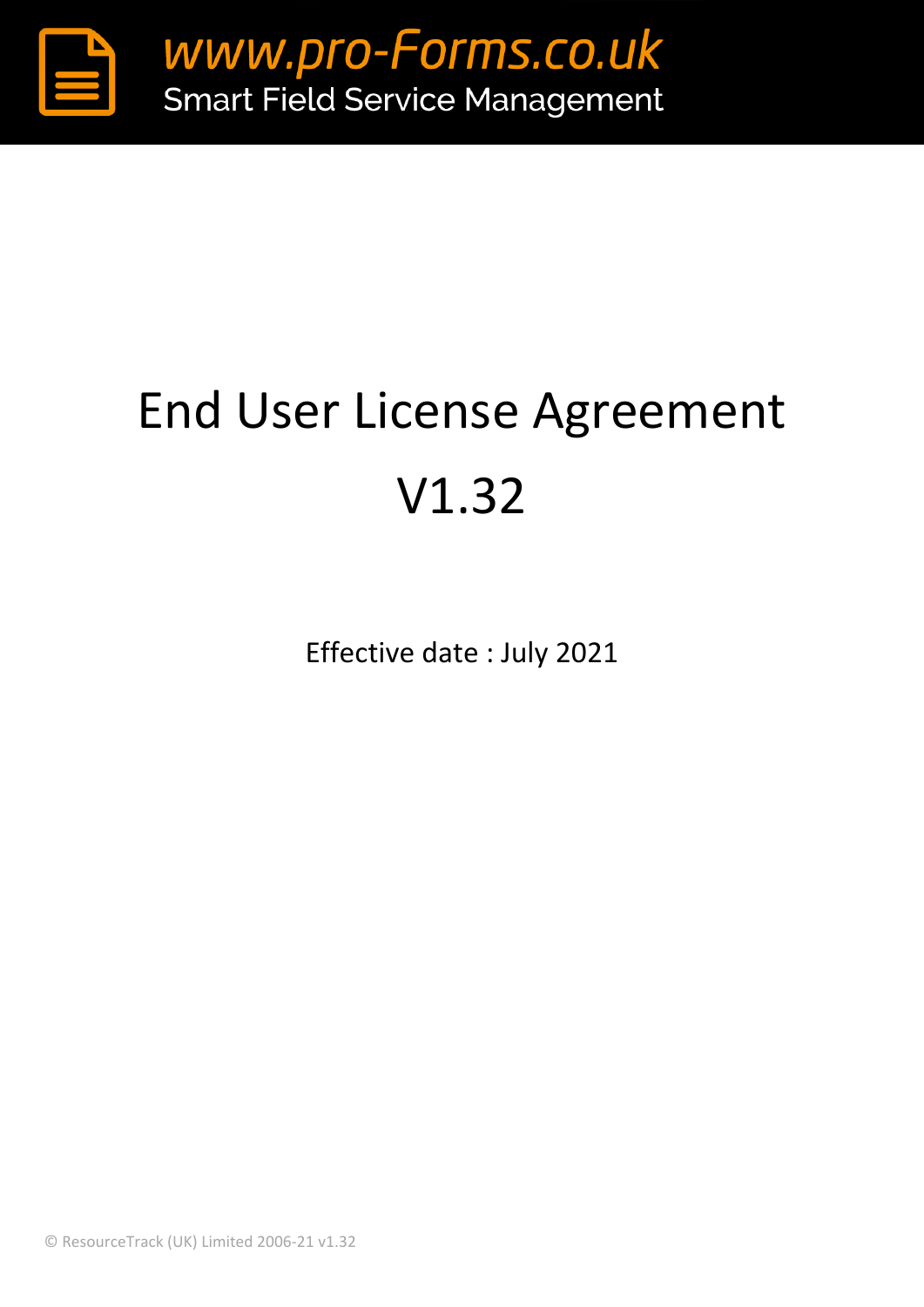Welcome to pro-Forms®, the smart mobile data collection & Job Management solution for businesses of all sizes and operating across all industry sectors.

Please read this End User License Agreement (the **"Agreement"**) carefully before accessing your account on both the pro-Forms<sup>®</sup> website and mobile device client as they form a legally binding contract between us.

The Agreement applies to the entire content of the pro-Forms® service at https://www.proforms.co.uk (the **"Web Service"**), and the mobile device client (the **"Device Client"**) and any correspondence between us.

The first time you access either or both of the Web Service and/ or Device Client then you have been deemed to have accepted the terms of the Agreement. If you do not accept these terms, then please do not use the Web Service or Device Client. This Agreement is published by ResourceTrack (UK) Limited, a private limited company registered in England with company number 05781330 whose registered office is at 66 Fellows Lane, Harborne, Birmingham B17 9TX, UK (the **"Company"** and **"we"**). The company VAT number is 883319108.

#### **By signing up for a Trial pro-Forms® Account you agree to the Terms of this Agreement which will bind you.**

**If you do not agree to these Terms, please do not click the 'START YOUR TRIAL' button or access and/or use our Web Service and/or Device Client.**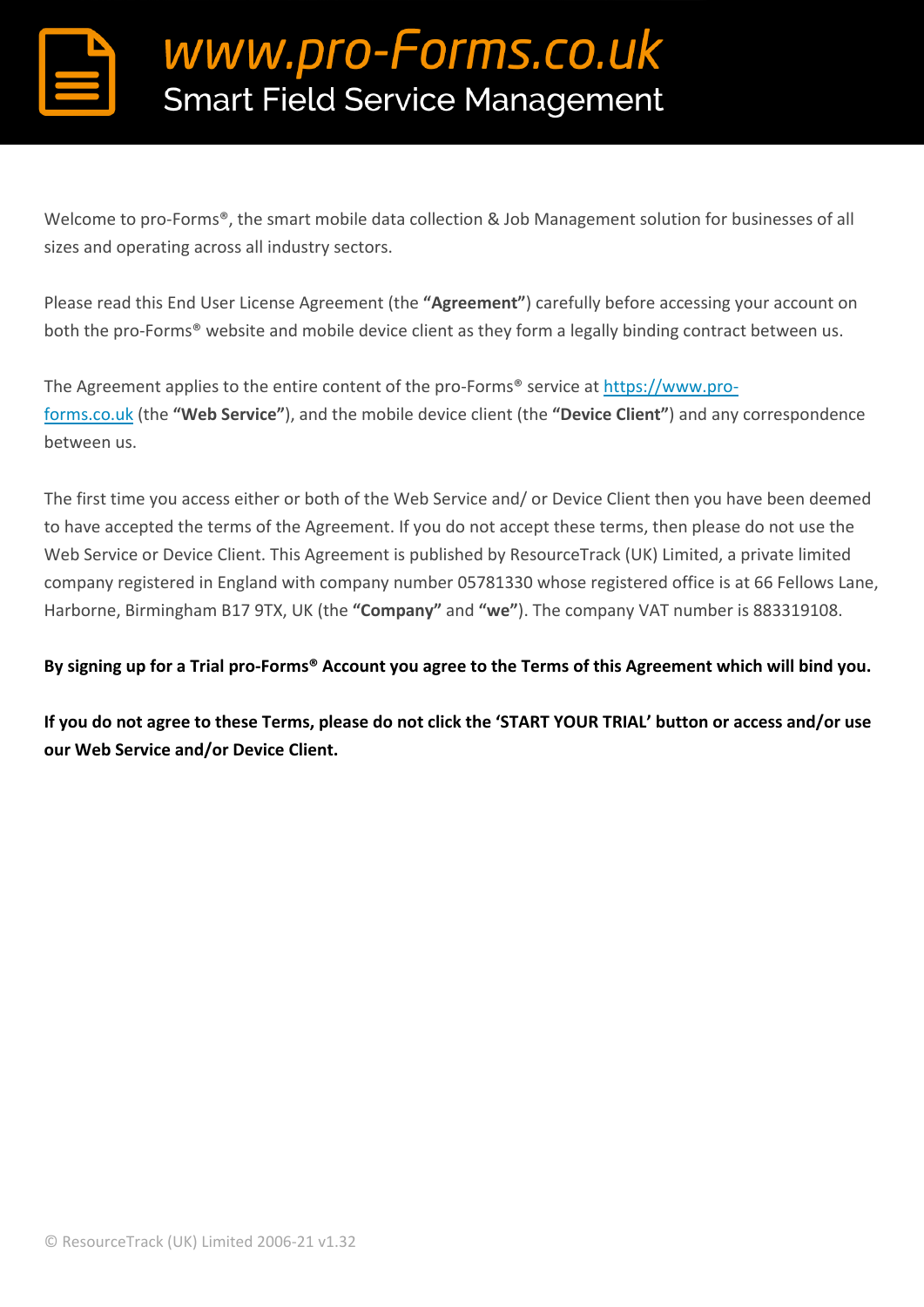### **1. INTRODUCTION**

**1.1** In consideration of the payment by you of the current monthly subscription amount as displayed at www.pro-forms.co.uk and you agreeing to abide by these Terms, we hereby grant you access to use the Web Service and Device Client on the terms set out in this End User License Agreement.

**1.2** By accessing any part of the Web Service and/ or Device Client using the master username and password you entered when subscribing to a Trial account, you shall be deemed to have accepted the Terms in full which shall take effect immediately on your first use of the Web Service and/ or Device Client. If you do not accept the Terms in full, you must click the START YOUR TRIAL button or log-in using the master username and password you set or any other End User username and/ or password you may have added to your account.

**1.3** ResourceTrack (UK) Ltd may revise these Terms at any time by uploading a clearly marked and revised End User License Agreement to https://www.pro-forms.co.uk

**1.4** Any amendments, modifications, enhancements or changes to the Web Service and/ or Device Client made available by ResourceTrack (UK) Ltd from time to time shall be subject to these Terms.

### **2. RIGHTS GRANTED**

2.1 You are permitted to use the Web Service and/ or Device Client for your own internal business purposes or for your own personal use on the following basis:

(a) You have provided your full legal name, a company trading name and a valid email address, and any other information requested in order to complete the Trial sign-up process; and

(b) if you provide or otherwise make available the Web Service and/ or Device Client in whole or in part in any form to any person including your employees, ("End Users"), you undertake to ensure that all End Users comply with these Terms and acknowledge that you shall remain responsible and liable for the acts or omissions of all End Users to the same extent as if you had carried out such acts or omissions yourself.

**2.2** Subject to the provisions of clause 2.3, all copyright and other intellectual property rights in the Web Service and/ or Device Client and material on the main pro-Forms® website (including without limitation photographs and graphical images) are owned by the ResourceTrack (UK) Ltd or its licensors. Any use of extracts from the website for any purpose is prohibited.

**2.3** All copyright and intellectual property rights in any information uploaded by you or your employees to the website in connection with the Web Service and/ or Device Client shall remain vested in you, your employees or your licensors.

**2.4** No part of the pro-Forms® website or Web Service and/ or Device Client may be reproduced or stored in any other website or included in any public or private electronic retrieval system or service without the prior written permission of ResourceTrack (UK) Ltd.

**2.5** Any rights not expressly granted in these Terms are reserved.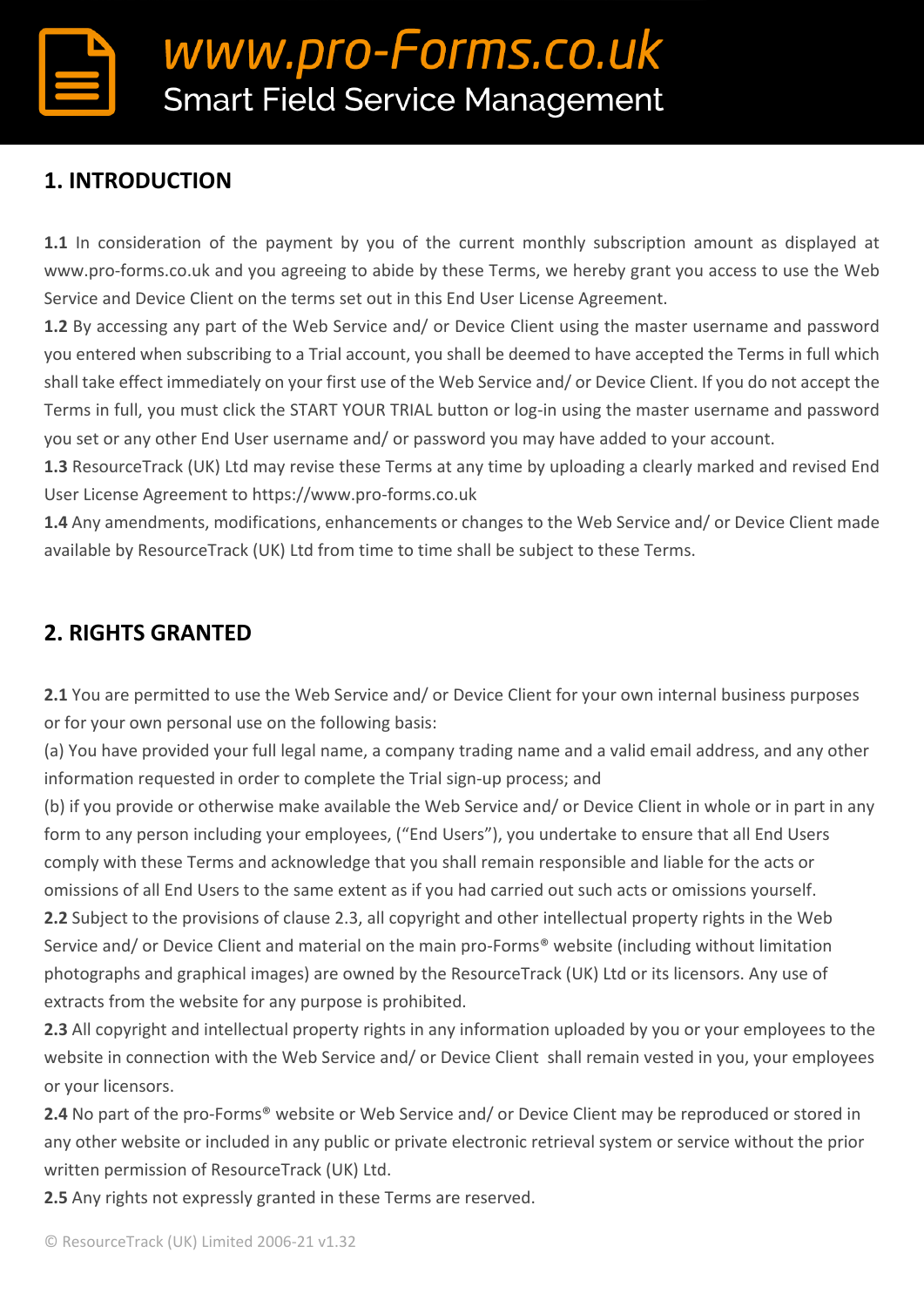### **3. SERVICE ACCESS & TECHNICAL SUPPORT**

**3.1** Whilst ResourceTrack (UK) Ltd endeavours to ensure that the website and Web Service and/ or Device Client are normally available 24 hours a day, the Company shall not be liable if for any reason the website or Web Service and/ or Device Client are unavailable at any time or for any period.

**3.2** Access to the website and Web Service and/ or Device Client may be suspended temporarily and without notice in the case of system failure, maintenance or repair or for reasons beyond the control of ResourceTrack (UK) Ltd.

**3.3** ResourceTrack (UK) Ltd will provide technical support to then current paying subscribers to the Web Service and/ or Device Client by telephone, email and online support systems only. Technical support will only be provided for bugs or errors in the Web Service and/ or Device Client that are capable of reproduction by ResourceTrack (UK) Ltd. You agree to provide ResourceTrack (UK) Ltd with full and accurate details of all bugs and errors encountered and requested by ResourceTrack (UK) Ltd. You acknowledge that ResourceTrack (UK) Ltd provides no warranty that all or any bugs or errors notified to ResourceTrack (UK) Ltd will be corrected.

### **4. ACCEPTABLE CONDUCT**

**4.1** You are explicitly prohibited from posting or transmitting to or from the Web Service and/ or Device Client any material:

(a) that is threatening, defamatory, obscene, indecent, seditious, offensive, pornographic, abusive, liable to incite gender, sexual orientation, racial or political hatred, discriminatory, menacing, scandalous, inflammatory, blasphemous, in breach of confidence, in breach of privacy or which may cause annoyance or inconvenience; or

(b) for which you have not obtained all necessary licences, consents and/or approvals; or

(c) which constitutes or encourages conduct that would be considered a criminal offence, give rise to civil liability, or otherwise be contrary to the law of or infringe the rights of any third party, in any country in the world; or

(d) which is technically harmful (including, without limitation, computer viruses, logic bombs, Trojan horses, worms, harmful components, corrupted data or other malicious software or harmful data).

**4.2** You may not use the Web Service and/ or Device Client :

- (a) in any way that breaches any applicable local, national or international law or regulation;
- (b) in any way that is unlawful or fraudulent, or has any unlawful or fraudulent purpose or effect;

(c) for the purpose of harming or attempting to harm minors in any way; or

(d) to transmit, or procure the sending of, any unsolicited or unauthorised advertising or promotional material or any other form of similar solicitation (spam).

**4.3** ResourceTrack (UK) Ltd shall fully co-operate with any law enforcement authorities or court order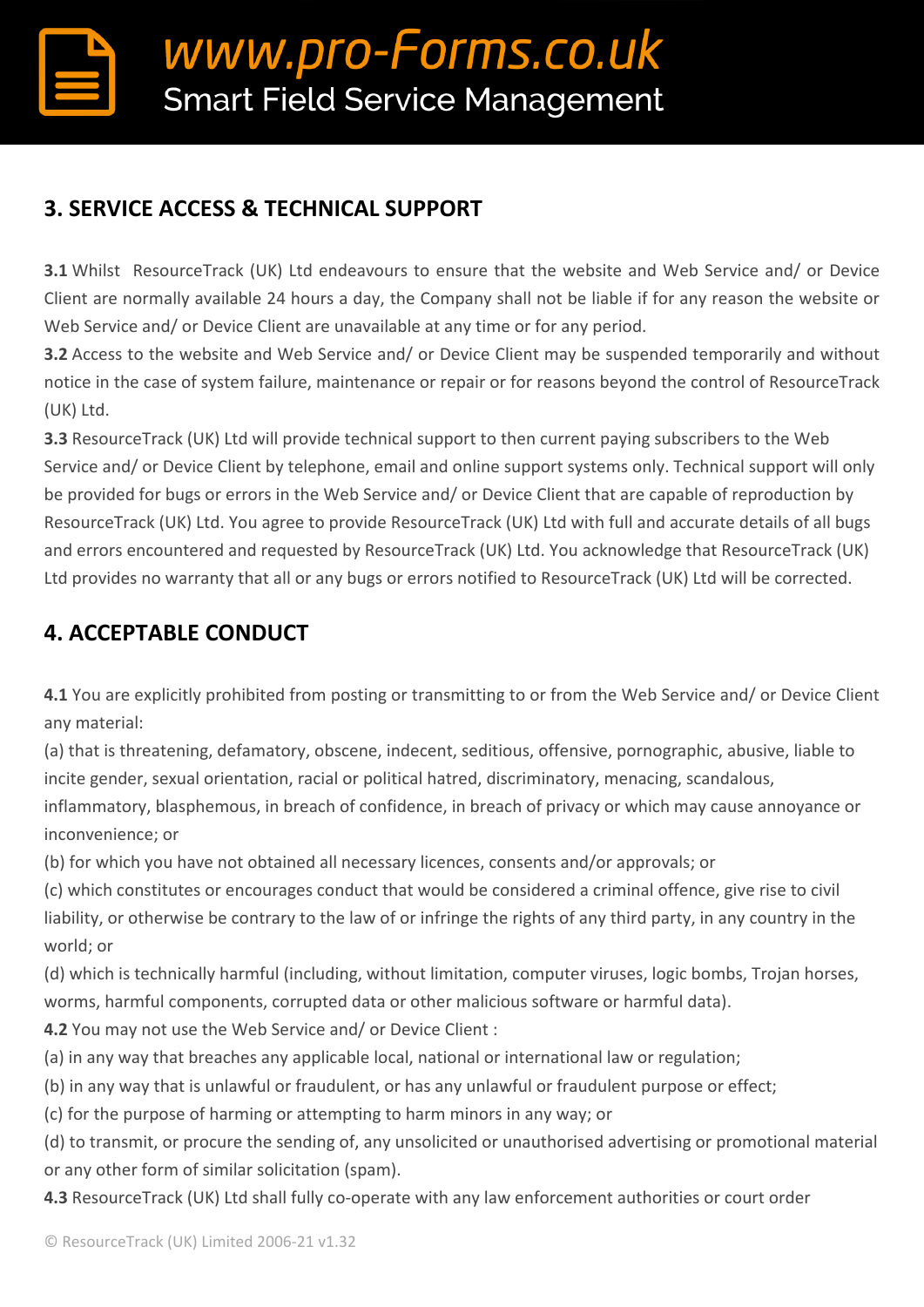requesting or directing ResourceTrack (UK) Ltd to disclose the identity or locate anyone posting any material in breach of clause 4.1 or 4.2.

### **5. SUBSCRIBING & PAYMENT**

**5.1** Each Work Group is for use by either a single legal entity (e.g. a registered company or Limited Liability Partnership) or an individual user. You may provide End Users with access to your Work Group by adding a user account for each unique user via your Work Group administration options. ResourceTrack (UK) Ltd does not permit nor authorise you to share the administration username and password you entered as part of the Trial sign-up process with any other person or with multiple users on a network.

**5.2** Responsibility for the security of any usernames and passwords added to the system (including those of any End Users) rests with you.

**5.3** If subscribing to either 'Mobile Essential' or 'Mobile Plus' Plans you agree to set up and maintain within your Work Group (including archiving when no longer required) 'Mobile User' type accounts that will access the system using the mobile device client (mobile app). You will be charged for each Mobile User account that exists within your Work Group as at the 19<sup>th</sup> day of each month. You will not be charged for any End User accounts that have been given access to the Web Service only ('Web User' account types). The subscription rates per unique Mobile User account type are published on our website. We may vary these rates from time to time and you will be notified by email of any such changes to the email address you have supplied to us as your 'Accounts contact'.

**5.4** You will be invoiced monthly, in advance on or around the 19th day of each calendar month. Payments are non-refundable, and no refunds or credits will be given for any partial use within any month. Your first invoice will be sent by email and will become due within 30 days of the date of the invoice. If the full amount is not settled within the 30 days credit period we reserve the right to require that a Direct Debit be set up for all future payments that are due during your subscription.

You can check the current Mobile Plan rates at <https://www.pro-forms.co.uk/pricing-signup-mobile.php> **5.5** If adding the Assets Module to an existing Mobile Forms Plan the amount due will be added to your monthly invoice sent on or around the 19th day of each calendar month. The payment method for the amount due for the Assets Module will be the same as the Mobile Forms Plan you have subscribed to. You can check the current Assets Module rates at <https://www.pro-assets.co.uk/pricing.php>

**5.6** If subscribing to any of the Online Forms Plans (Business, Teams or Ultimate) you will be invoiced monthly on or around the 19th day of the month after you have subscribed to the system. Your first invoice will be sent by email and will become due within 30 days of the date of the invoice. If the full amount is not settled within the 30 days credit period we reserve the right to require that a Direct Debit be set up for all future payments that are due during your subscription. You can check the current rates at [https://www.pro](https://www.pro-forms.co.uk/pricing-signup-web.php)[forms.co.uk/pricing-signup-web.php](https://www.pro-forms.co.uk/pricing-signup-web.php)

© ResourceTrack (UK) Limited 2006-21 v1.32 **5.7** If adding the Assets Module to an existing Online Forms Plan You will be invoiced monthly, in advance on or around the 19th day of each calendar month. Payments are non-refundable, and no refunds or credits will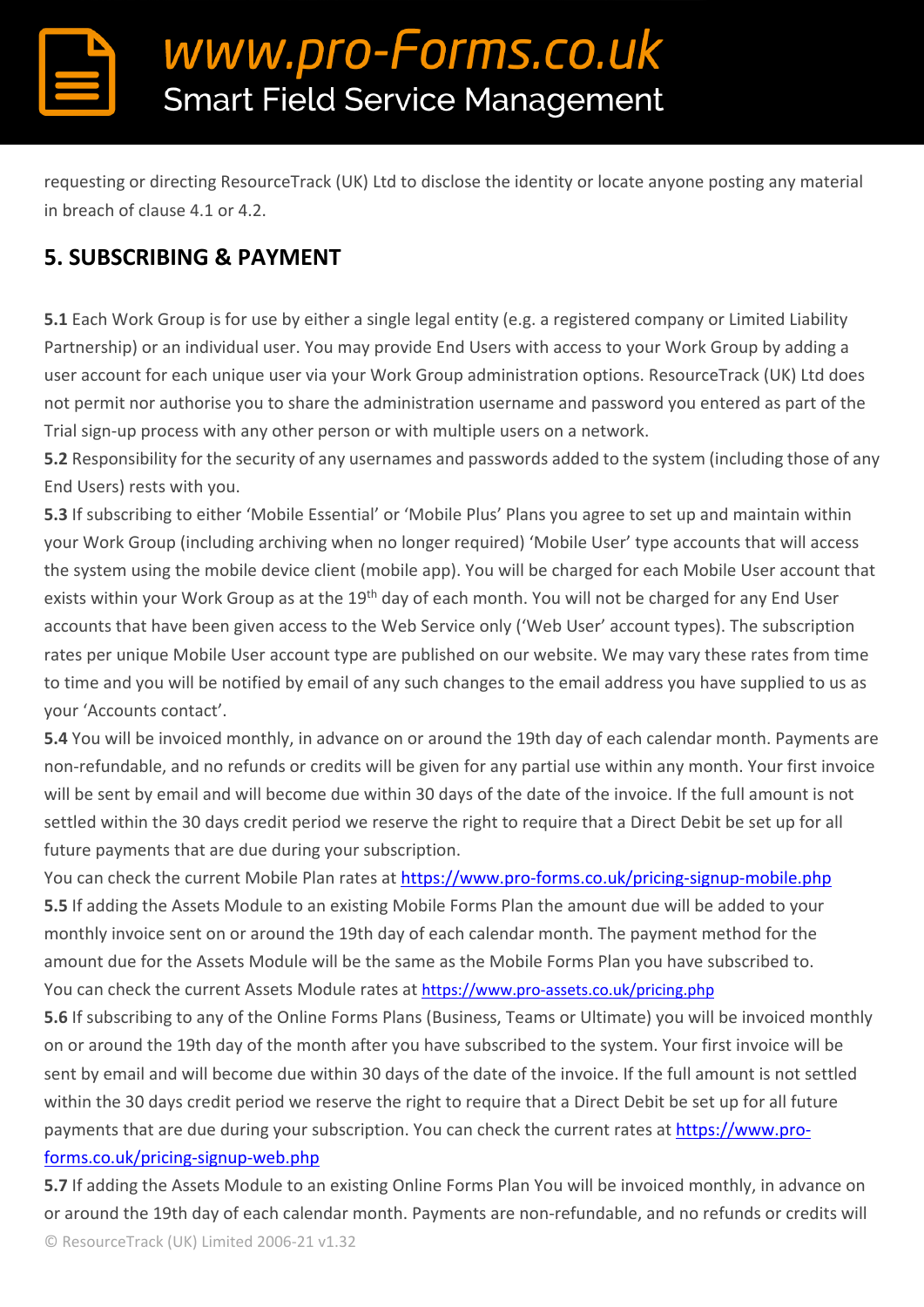be given for any partial use within any month. Your first monthly invoice will be sent by email and will become due within 30 days of the date of the invoice. If the full amount is not settled within the 30 days credit period we reserve the right to require that a Direct Debit be set up for all future payments that are due during your subscription.

You can check the current Asses Module rates at <https://www.pro-assets.co.uk/pricing.php>

**5.8** The subscription rates are exclusive of all taxes, charges, levies, assessments and other fees of any kind imposed on your use of the Service and shall be the responsibility of, and payable by, you. If your place of business is within the EU (excluding the UK) and you provide us with a valid VAT registration number then we will not charge you VAT. In all other circumstances if you reside or have your place of business within the EU then we will add UK VAT to the subscription rate for which you will be invoiced.

**5.9** We reserve the right to suspend your Work Group immediately if you fail to provide us with billing details that enable us to invoice the full amount of any outstanding subscriptions and charges within 30 days of the due date. We will provide prior notice of our intention to suspend access to your Work Group by displaying a clear notice shown at the bottom of the screen after log-in to your Work Group . If no payment is made to clear the full amount of any outstanding subscriptions and charges within a further 30 days your Work Group and all associated data will be deleted and the agreement between us set out in these Terms shall be automatically terminated as per Clause 8 of this Agreement.

**5.10** In the situation where you have subscribed to either a Mobile Essential or Plus Plan and all paid for user accounts have been archived by you, then we reserve the right to suspend access to the Work Group for all remaining Web User account types until at least 1 paid for user account has been unarchived.

### **6. DISCLAIMER**

**6.1** While ResourceTrack (UK) Ltd endeavours to ensure that the information provided on the website and the information provided in connection with the Service is correct, ResourceTrack (UK) Ltd does not warrant the accuracy and completeness of such material. ResourceTrack (UK) Ltd may make changes to the material on the website or to the Service, or to the products and prices described on the website, at any time without notice. The material on the website may be out of date, and ResourceTrack (UK) Ltd makes no commitment to update such material.

**6.2** The material on the website and the Service is provided "as is", without any conditions, warranties or other terms of any kind. Accordingly, to the maximum extent permitted by law, ResourceTrack (UK) Ltd provides you with access to the website and the Service on the basis that ResourceTrack (UK) Ltd excludes all representations, warranties, conditions and other terms (including, without limitation, the conditions implied by law of satisfactory quality, fitness for purpose and the use of reasonable care and skill) which, but for this legal notice, might have effect in relation to the website or the Service.

**6.3** You acknowledge that: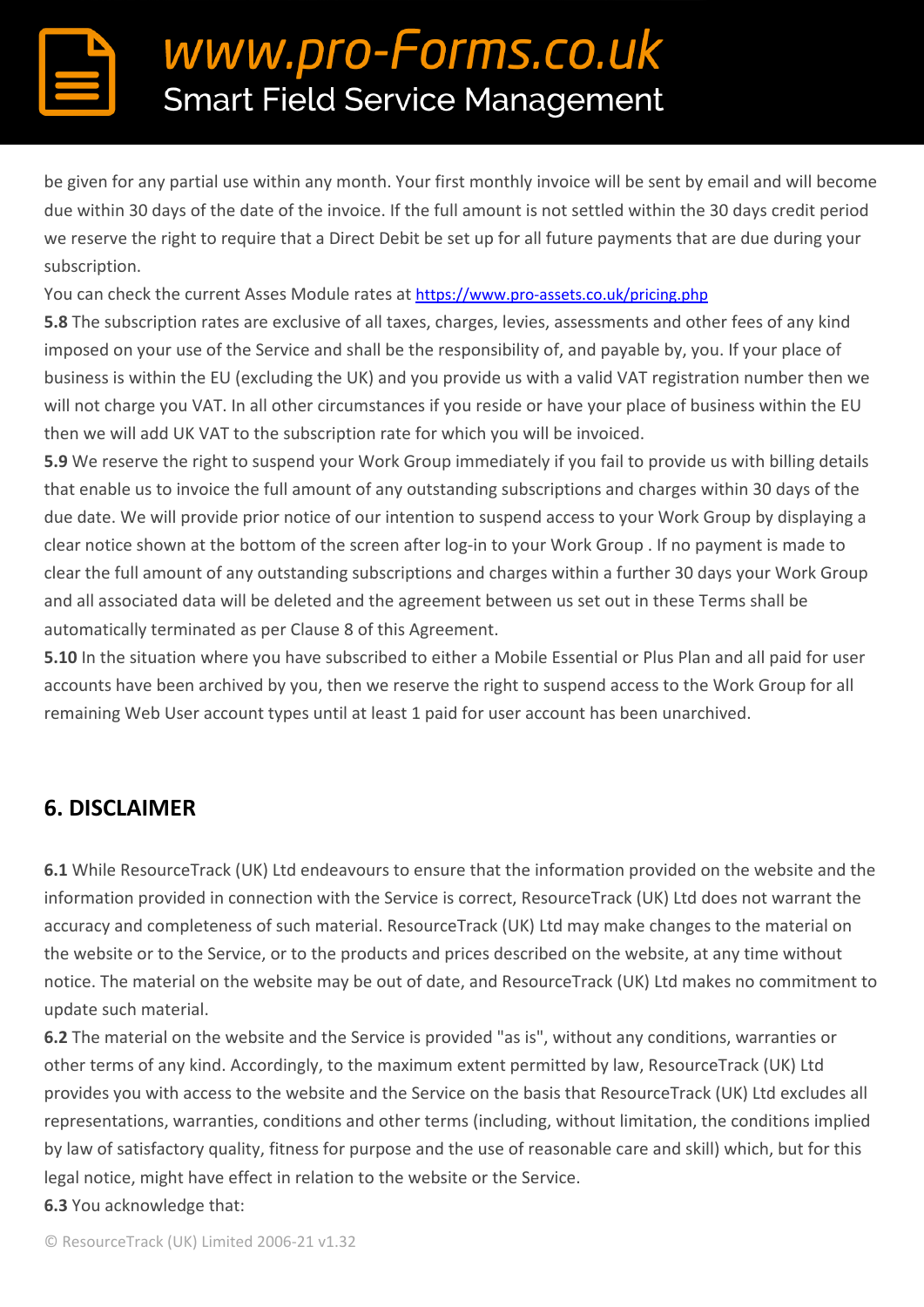(a) the Service has not been developed to meet your individual requirements, and that it is therefore your responsibility to ensure that the facilities and functions of the Service as described on the website meet your requirements;

(b) it is not possible to test the Service in advance in every possible operating combination and environment; and

(c) it is not possible to produce a Service known to be error free in all circumstances.

### **7. LIABILITY**

**7.1** ResourceTrack (UK) Ltd, any other party (whether or not involved in creating, producing, maintaining or delivering the website or Service), and any of ResourceTrack (UK) Ltd.'s officers, directors, employees, shareholders or agents of any of them, exclude all liability and responsibility for any amount or kind of loss or damage that may result to you or a third party (including without limitation, any direct, indirect, punitive or consequential loss or damages, or any loss of income, profits, goodwill, data, contracts, use of money, or loss or damages arising from or connected in any way to business interruption, and whether in tort (including without limitation negligence), contract or otherwise) in connection with the website or Service in any way or in connection with the use, inability to use or the results of use of the website or Service, any websites linked to the website or the material on such websites, including but not limited to loss or damage due to viruses that may infect your computer equipment, software, data or other property on account of your access to, use of, or browsing the website or Service or your downloading of any material from the website, the Service or any websites linked to the website or Service.

**7.2** Nothing in this legal notice shall exclude or limit ResourceTrack (UK) Ltd.'s liability for:

(a) death or personal injury caused by negligence (as such term is defined by the Unfair Contract Terms Act 1977; or

(b) fraud; or

(c) misrepresentation as to a fundamental matter; or

(d) any liability which cannot be excluded or limited under applicable law.

**7.3** If your use of material on the website or the Service results in the need for servicing, repair or correction of equipment, software or data, you assume all costs thereof.

**7.4** Subject to clauses 7.1 and 7.2, ResourceTrack (UK) Ltd.'s maximum aggregate liability under or in connection with these Terms, or any collateral contract, whether in contract, tort (including negligence) or otherwise (a "Claim"), shall be limited to a sum equal to the aggregate amount which you are obliged to pay ResourceTrack (UK) Ltd in the six (6) month period immediately prior to the period giving rise to such Claim.

### **8. TERMINATION**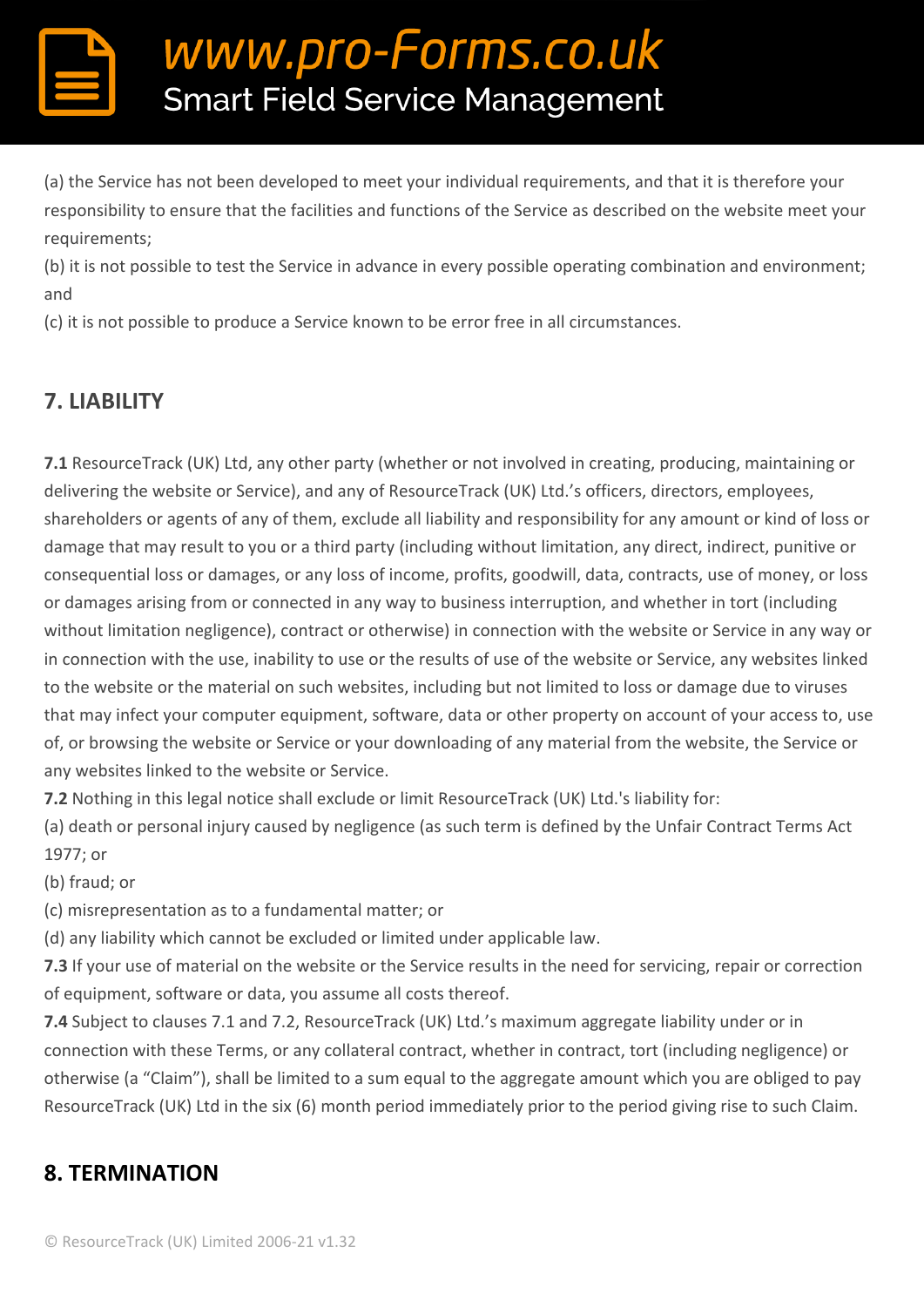**8.1** ResourceTrack (UK) Ltd may terminate this Agreement immediately by written notice and sent by email to you if:

(a) you commit a material or persistent breach of these Terms which you fail to remedy (if remediable) within 30 days after the service of written notice requiring you to do so; or

(b) a petition for a bankruptcy order to be made against you has been presented to the court; or (c) you (being a company) becomes insolvent or unable to pay its debts (within the meaning of section 123 of the Insolvency Act 1986), enters into liquidation, whether voluntary or compulsory (other than for reasons of bona fide amalgamation or reconstruction), passes a resolution for its winding-up, has a receiver or administrator manager, trustee, liquidator or similar officer appointed over the whole or any part of its assets, makes any composition or arrangement with its creditors or takes or suffers any similar action in consequence of its debt, unable to pay your debts (within the meaning of section 123 of the Insolvency Act 1986).

8.2 You may terminate this Agreement at any time by emailing us at [contact@resourcetrack.co.uk](mailto:contact@resourcetrack.co.uk) informing us of the last day you require access to the Service. The notice period must be not less than 30 days prior to the last day required to access the Service.

**8.3** Upon termination by ResourceTrack (UK) Ltd for any reason or on expiry of a notice period given under Clause 8.2 :

(a) all rights granted to you under these Terms shall cease;

(b) you must cease all activities authorised by these Terms;

(c) you must immediately pay to ResourceTrack (UK) Ltd any sums due to ResourceTrack (UK) Ltd under these Terms;

(d) you will not be entitled to any refund or credit in respect of any fee paid by you in advance for any cancelled Service; and

(e) ResourceTrack (UK) Ltd will no later than 14 days of the last day of access and without further notice delete or remove any content, data or other information submitted by you or your Invitees to the Service.

### **9. TRANSFER OF RIGHTS AND OBLIGATIONS**

**9.1** These Terms are binding on you and us, and on our respective successors and assigns.

**9.2** You may not transfer, assign, charge or otherwise dispose of these Terms or any of your rights or obligations arising hereunder, without our prior written consent.

**9.3** We may transfer, assign, charge, sub-contract or otherwise dispose of these Terms, or any of our rights or obligations arising hereunder, at any time.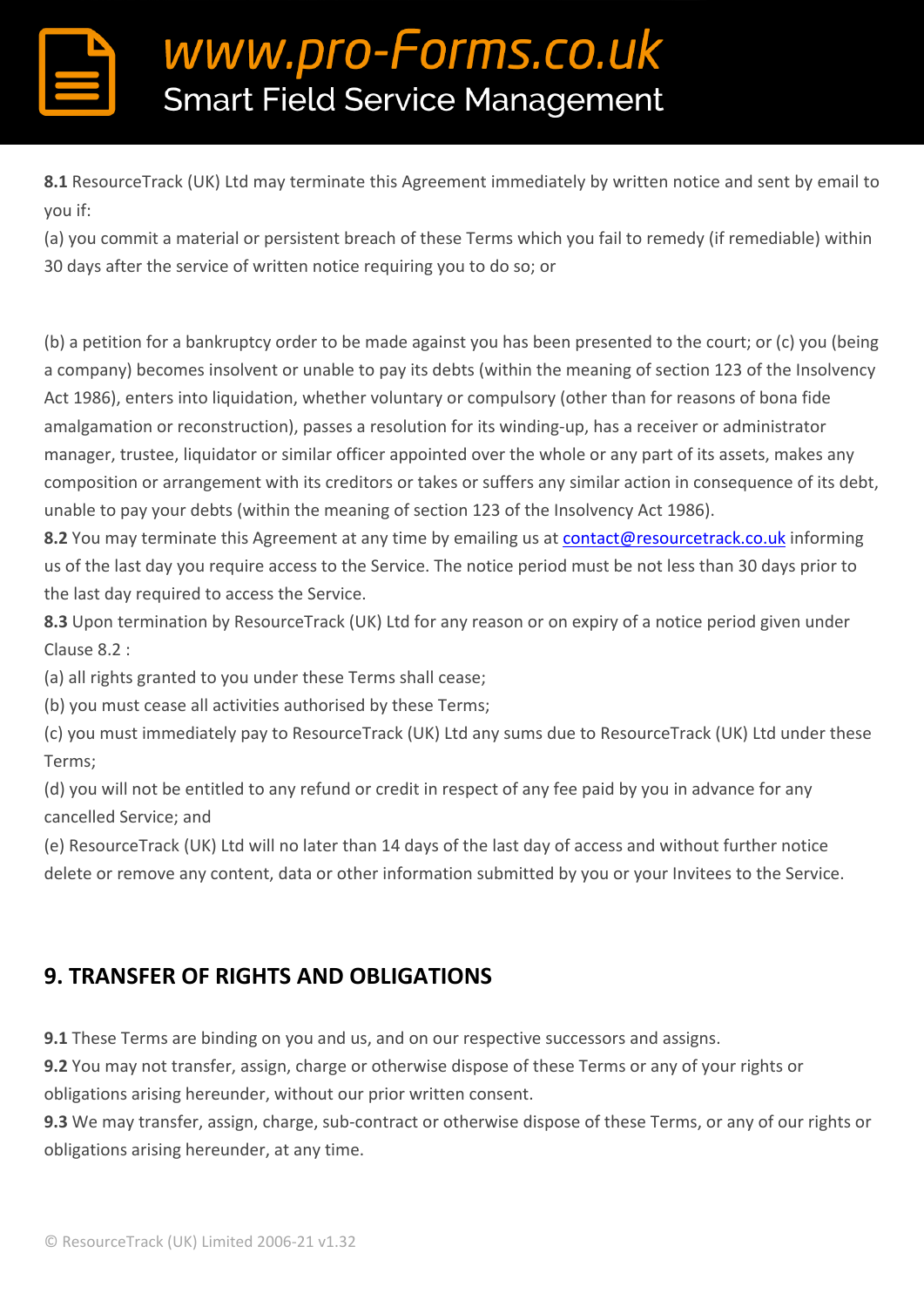### **10. NOTICES**

**10.1** All notices given by you to us must be given to ResourceTrack (UK) Ltd by email to contact@resourcetrack.co.uk or in writing to 326 High Street, Harborne, Birmingham B17 9PU. We may give notice to you at either the email or postal address you provided to us when registering. Notice will be deemed received and properly served 24 hours after an email is received or sent, or three days after the date of posting of any letter. In proving the service of any notice, it will be sufficient to prove, in the case of a letter, that such letter was properly addressed, stamped and placed in the post and, in the case of an email, that such email was sent to the specified email address of the addressee.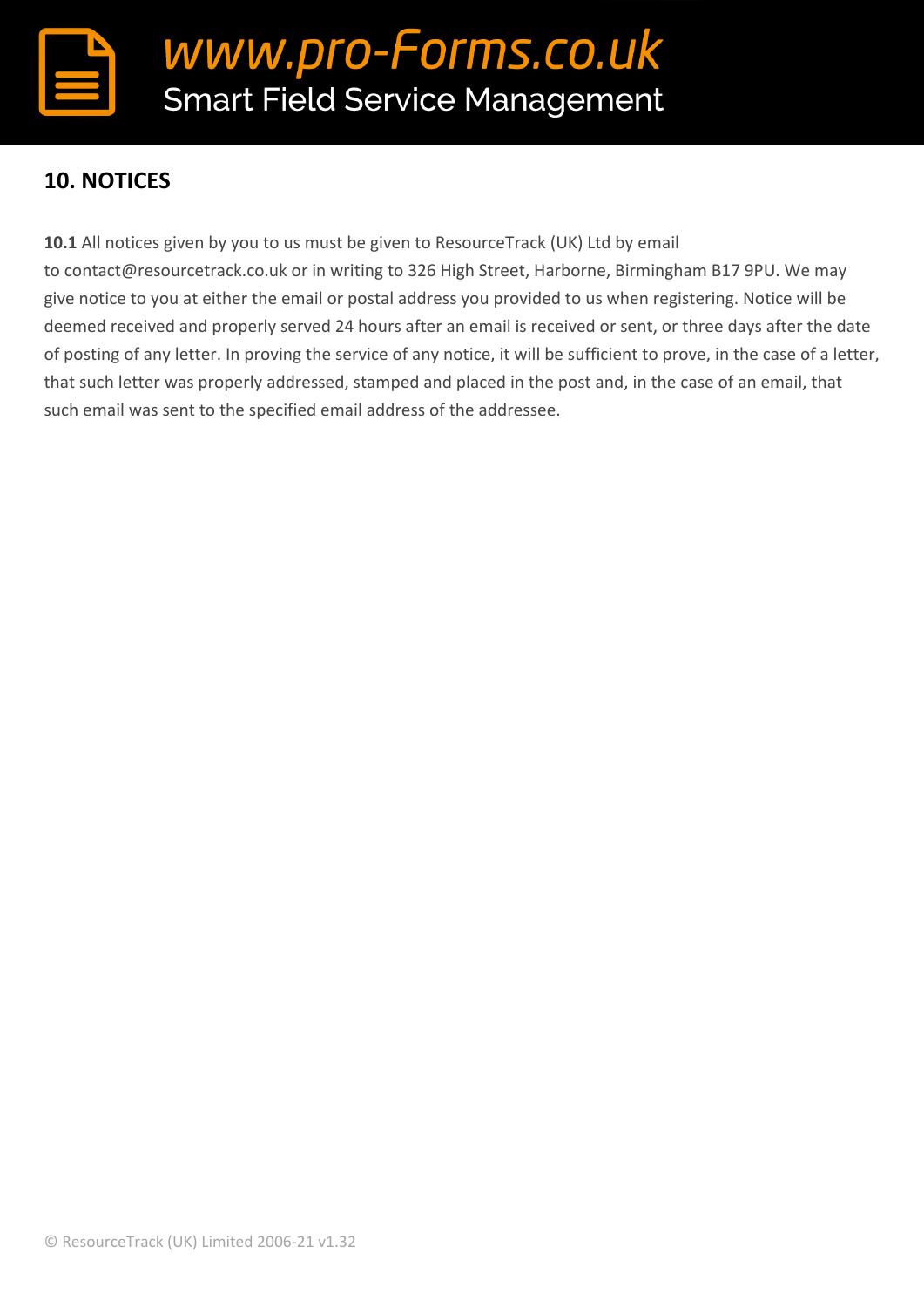### **11. EVENTS OUTSIDE OUR CONTROL**

**11.1** We will not be liable or responsible for any failure to perform, or delay in performance of, any of our obligations hereunder that is caused by events outside our reasonable control (a "Force Majeure Event"). **11.2** A Force Majeure Event includes any act, event, non-happening, omission or accident beyond our reasonable control and includes in particular (without limitation) the following:

(a) strikes, lock-outs or other industrial action;

(b) civil commotion, riot, invasion, terrorist attack or threat of terrorist attack, war (whether declared or not) or threat or preparation for war;

(c) fire, explosion, storm, flood, earthquake, subsidence, epidemic or other natural disaster;

(d) impossibility of the use of public or private telecommunications networks;

(e) the acts, decrees, legislation, regulations or restrictions of any government.

#### **12. WAIVER**

**12.1** If we fail, at any time to insist upon strict performance of any of your obligations under these Terms, or if we fail to exercise any of the rights or remedies to which we are entitled hereunder, this shall not constitute a waiver of such rights or remedies and shall not relieve you from compliance with such obligations.

**12.2** A waiver by us of any default shall not constitute a waiver of any subsequent default.

**12.3** No waiver by us of any of these Terms and conditions shall be effective unless it is expressly stated to be a waiver and is communicated to you in writing.

### **13. SEVERABILITY**

**13.1** If any of these Terms are determined by any competent authority to be invalid, unlawful or unenforceable to any extent, such term, condition or provision will to that extent be severed from the remaining terms, conditions and provisions which will continue to be valid to the fullest extent permitted by law.

### **14. ENTIRE AGREEMENT**

**14.1** These Terms and any document expressly referred to in it represents the entire agreement between us in relation to the use of the website and the provision of the Services and supersedes any prior agreement, understanding or arrangement between us, whether oral or in writing.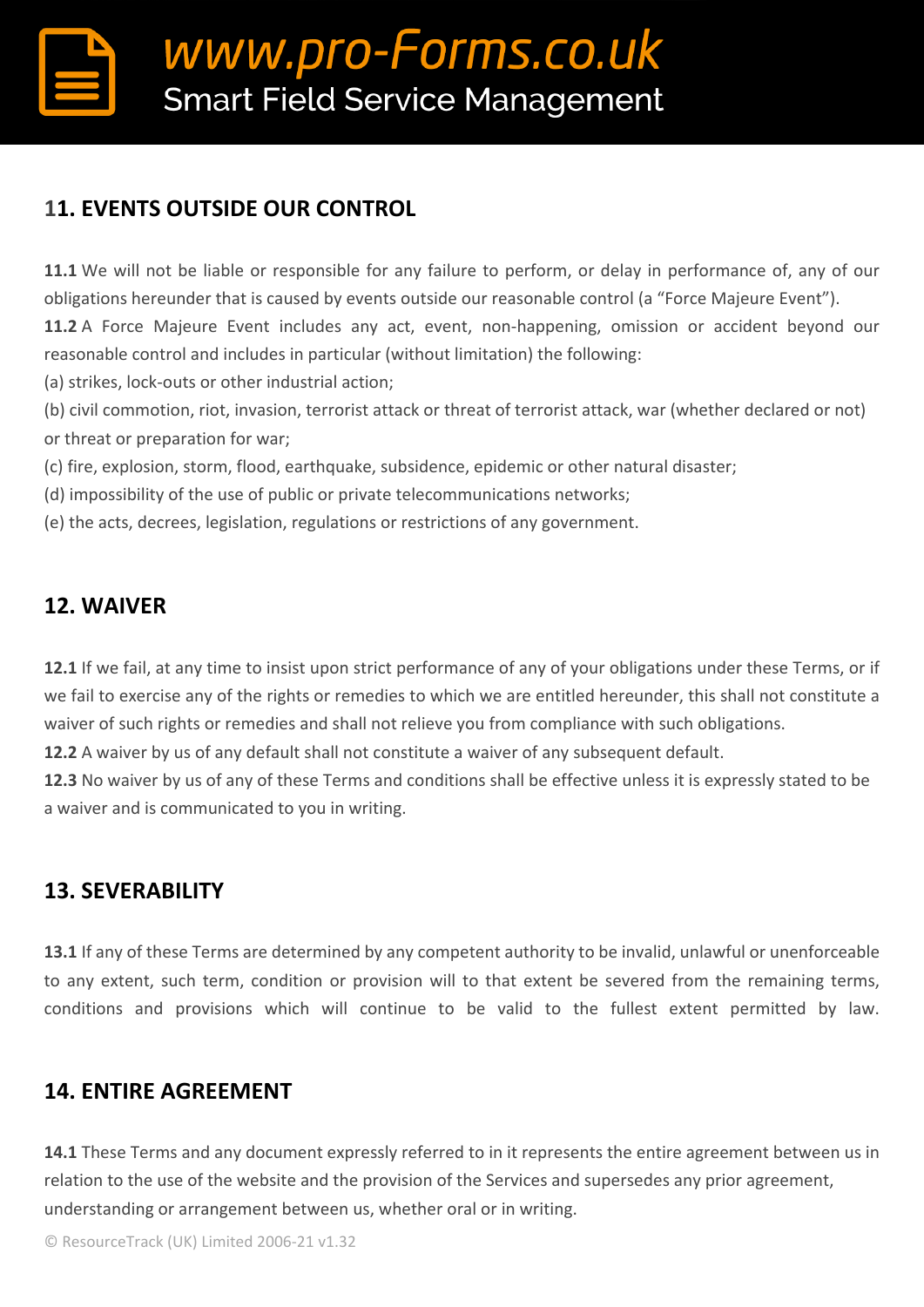**14.2** We each acknowledge that, in entering into these Terms, neither of us has relied on any representation, undertaking or promise given by the other or be implied from anything said or written in negotiations between us prior to entering into these Terms except as expressly stated herein.

**14.3** Neither of us shall have any remedy in respect of any untrue statement made by the other, whether orally or in writing, prior to the date we entered into these Terms (unless such untrue statement was made fraudulently) and the other party's only remedy shall be for breach of contract as provided in these Terms.

### **15. GOVERNING LAW AND JURISDICTION**

**15.1** This legal notice shall be governed by and construed in accordance with English law. Disputes arising in connection with this legal notice shall be subject to the exclusive jurisdiction of the English Courts.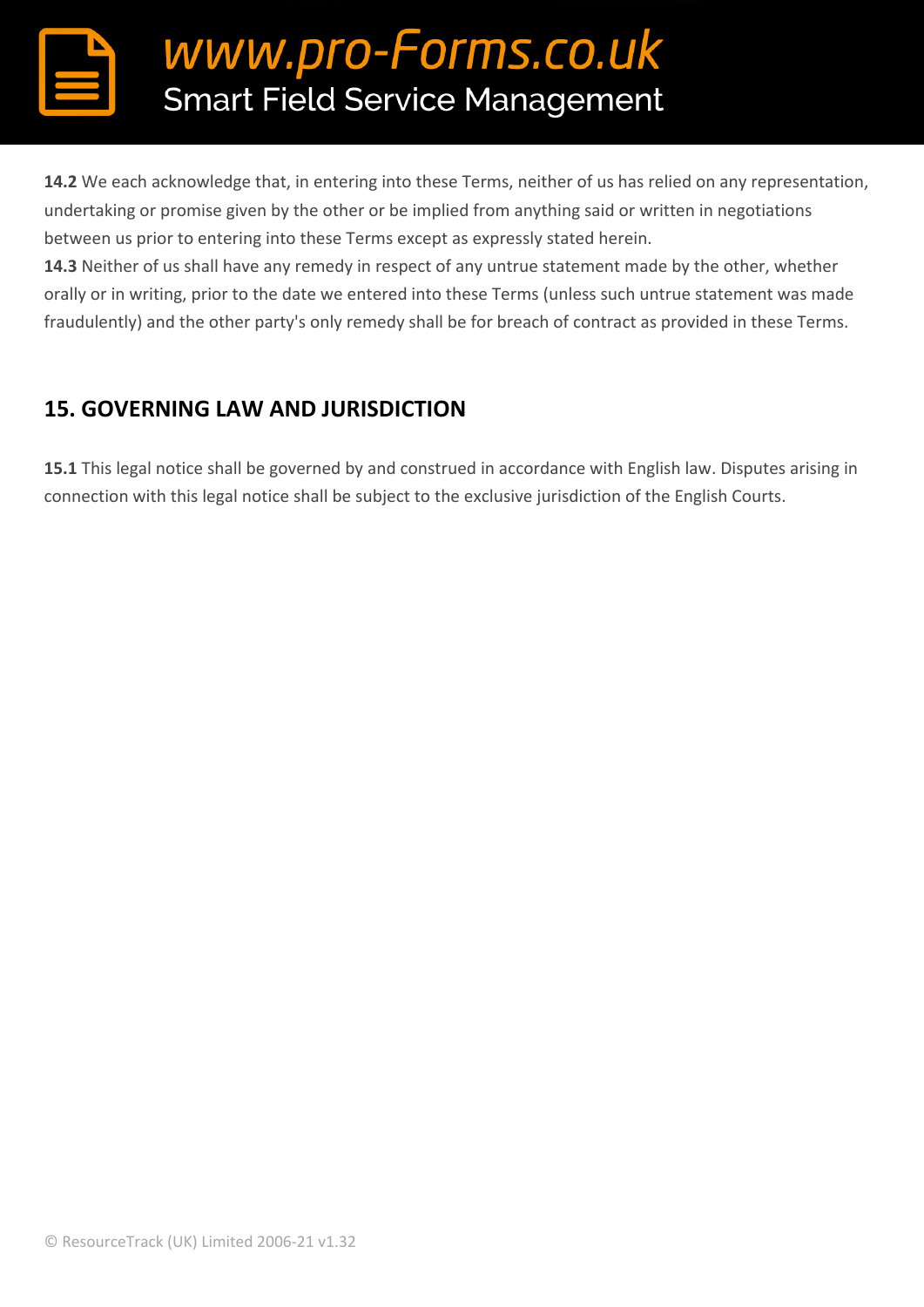### **PRIVACY POLICY**

This privacy policy sets out how "ResourceTrack (UK) Limited" uses and protects any information that you give "ResourceTrack (UK) Limited" when you use this website.

"ResourceTrack (UK) Limited" is committed to ensuring that your privacy is protected. Should we ask you to provide certain information by which you can be identified when using this website, then you can be assured that it will only be used in accordance with this privacy statement.

"ResourceTrack (UK) Limited" may change this policy from time to time by updating this page. You should check this page from time to time to ensure that you are happy with any changes. This policy is effective from 1st February 2016.

#### **What we collect**

We may collect the following information:

- name and job title.
- contact information including email address.
- demographic information such as post code, preferences and interests.
- other information relevant to customer surveys and/or offers.

#### **What we do with the information we gather**

We require this information to understand your needs and provide you with a better service, and in particular for the following reasons:

- Internal record keeping.
- We may use the information to improve our products and services.
- We may periodically send promotional email about new products, special offers or other information which we think you may find interesting using the email address which you have provided.
- From time to time, we may also use your information to contact you for market research purposes. We may contact you by email, phone, fax or mail.
- We may use the information to customise the website according to your interests.

#### **Security**

We are committed to ensuring that your information is secure. In order to prevent unauthorised access or disclosure we have put in place suitable technical and organisational measures against the accidental, unauthorised or unlawful processing, destruction, loss, damage or disclosure of your data and adequate security programs and procedures to ensure that unauthorised persons do not have access to any equipment used to process such data or on which any such data is stored.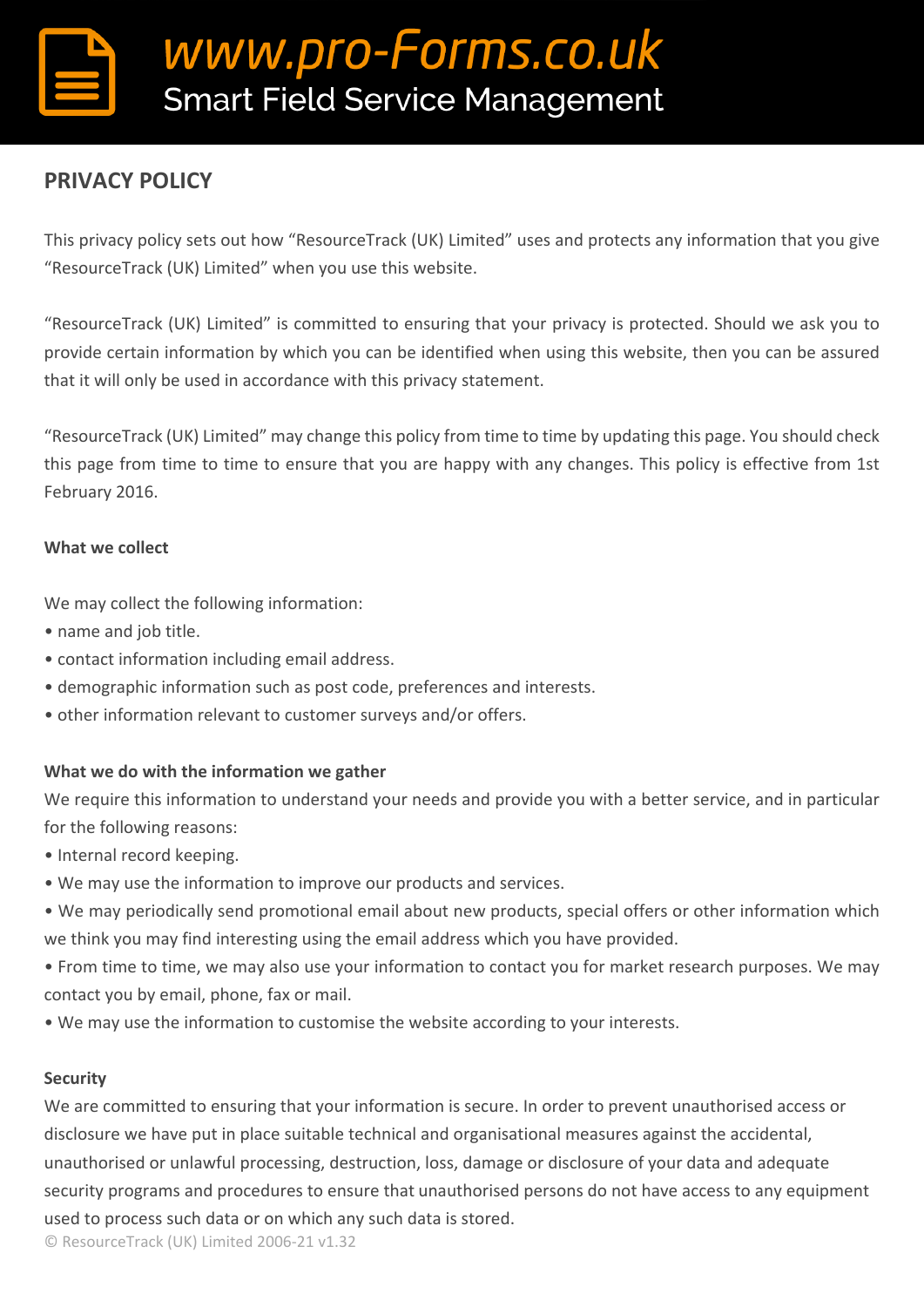All data held in system databases is backed up daily within the server data centre and a copy taken and held off site. Physical security is paramount and the ResourceTrack (UK) Ltd offices are security controlled by use of key fob entry and with communal areas and staff office areas monitored by CCTV.

The pro-Forms® mobile app uses AES 128-bit encryption as standard. Where a Customer specifies the movement of data via FTP a standard option of SFTP (secure FTP) is available. The browser-based element of the system utilises 256-bit SSL encryption with all data being moved between server and mobile device being encrypted.

#### **Links to other websites**

Our website may contain links to enable you to visit other websites of interest easily. However, once you have used these links to leave our site, you should note that we do not have any control over that other website. Therefore, we cannot be responsible for the protection and privacy of any information which you provide whilst visiting such sites and such sites are not governed by this privacy statement. You should exercise caution and look at the privacy statement applicable to the website in question.

#### **Controlling personal information**

You may choose to restrict the collection or use of your personal information in the following ways:

• whenever you are asked to fill in a form on the website, look for the box that you can click to indicate that you do not want the information to be used by anybody for direct marketing purposes.

• if you have previously agreed to us using your personal information for direct marketing purposes, you may change your mind at any time by writing to or emailing us at contact@resourcetrack.co.uk This e-mail address is being protected from spambots. You need JavaScript enabled to view it.

We will not sell, distribute or lease your personal information to third parties unless we have your written permission or are required by law to do so. We may use your personal information to send you promotional information about third parties which we think you may find interesting if you tell us that you wish this to happen.

#### **IP addresses**

We may collect information about your computer (or mobile device), including where available your IP address, Operating System type, for system administration or for our own commercial purposes. This is statistical data about our users' browsing actions and patterns.